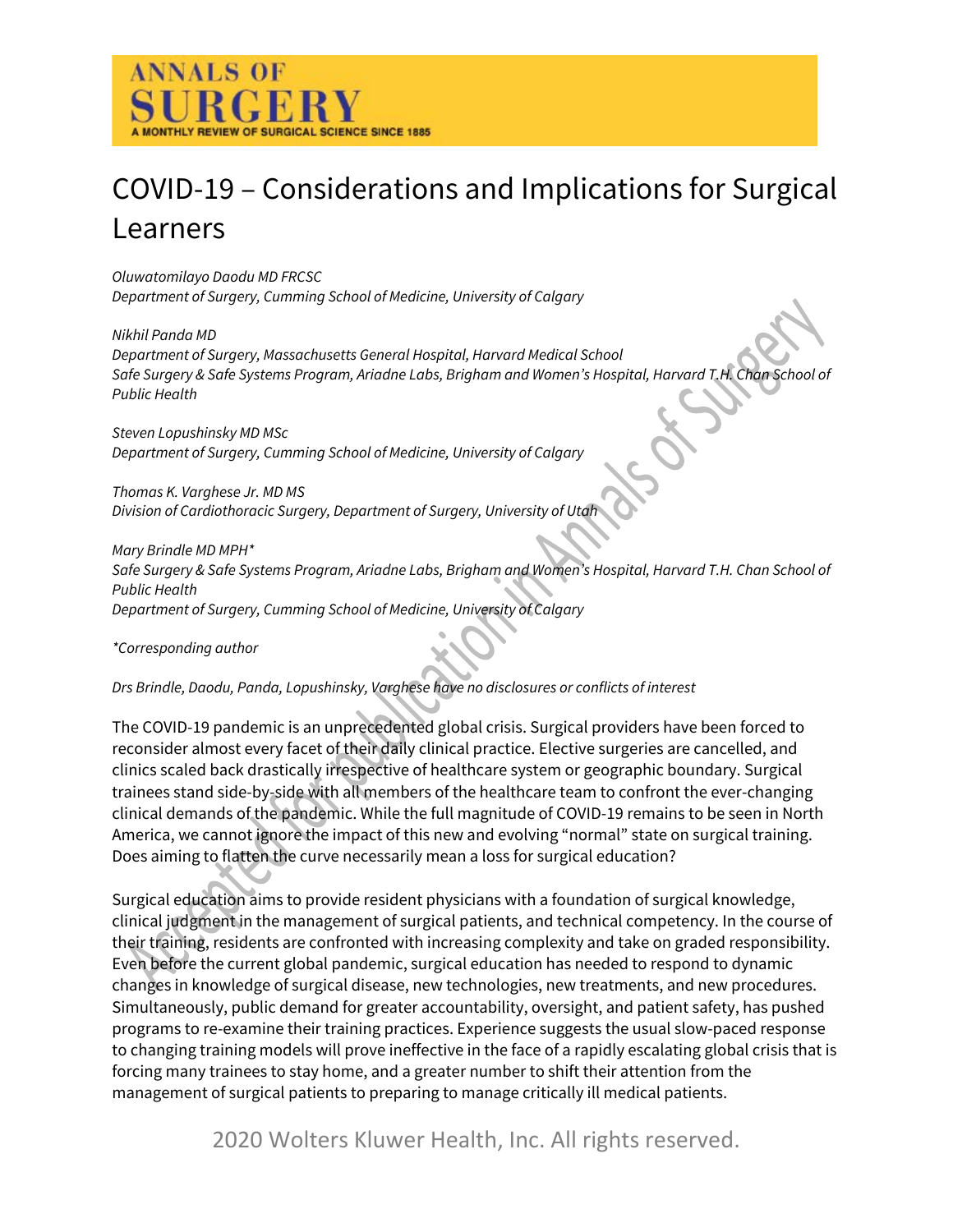

**The question then becomes**: how do we maintain the integrity of surgical training while also protecting our trainees and simultaneously ensuring the sustainability of a critical workforce for our healthcare systems? Potential issues related to trainee education, wellness and contributions have been identified in the communications of licencing bodies and training programs worldwide as well as from the trainees themselves through social media platforms and publications $1,2,3,4$ . This article was composed in collaboration by a group of surgeons, surgical trainees at different stages of training, and surgery program directors from Canada and the USA. Here are lessons informed by approaches from around the globe:

### **1. Trainee wellness and safety must remain a priority**

The health and safety of trainees must remain a core value of all training programs. Unnecessary transmission risks associated with educational activities should be eliminated<sup>3</sup>. Face-to-face educational activities should be adapted for remote learning<sup>5</sup>. Learners should be instructed to stay home if they feel unwell and should be provided with a hospital contact to call for instruction on isolation and COVID-19 testing. Each learner should be updated on the appropriate use of personal protective equipment (PPE) and ensure up-to-date fitting of N95 masks. Efforts should be made to restrict trainees from non-essential clinical activities and to limit the number of individuals rounding on any given day on service. Programs should remain mindful of not only the physical health of surgical trainees but also psychosocial and behavioural health. Attending staff should encourage wellbeing in their residents and role-model healthy behaviours as best as possible. Resources to support all aspects of resident wellness should be readily available.

## **2. Harness the opportunities to learn from the COVID-19 pandemic**

For current surgical trainees, the COVID-19 pandemic will hopefully be a once-in-a-lifetime event. Effective social distancing does not prevent trainees from learning necessary administrative skills through the day-to-day responses to COVID-19 from the surgical community. The rapid availability of new data, guidelines and considerations, provides trainees with an opportunity to cultivate skills in processing and translating up to date evidence in a timely manner. Advocacy and responsible communication skills can be developed through the use of digital platforms (e.g., social media, blogs)<sup>6</sup>, which not only influences surgical peers but potentially also health system leaders, law- and policymakers. Learning opportunities should be developed for residents within and outside of the hospital, allowing for remote learning.

Restructuring of workflow and use of house staff to provide needed support in different areas should be anticipated and therefore developed with an aim to protect and preserve the surgical workforce while providing unique opportunities for education. Redeployment strategies involving trainees should be developed that consider the training needs of the residents, building on core competencies while addressing clinical demand. For instance, senior surgical residents can develop their critical care expertise through expanded roles in intensive care units, while junior residents can further develop their diagnostic, triage, and resuscitation skills in the emergency department. The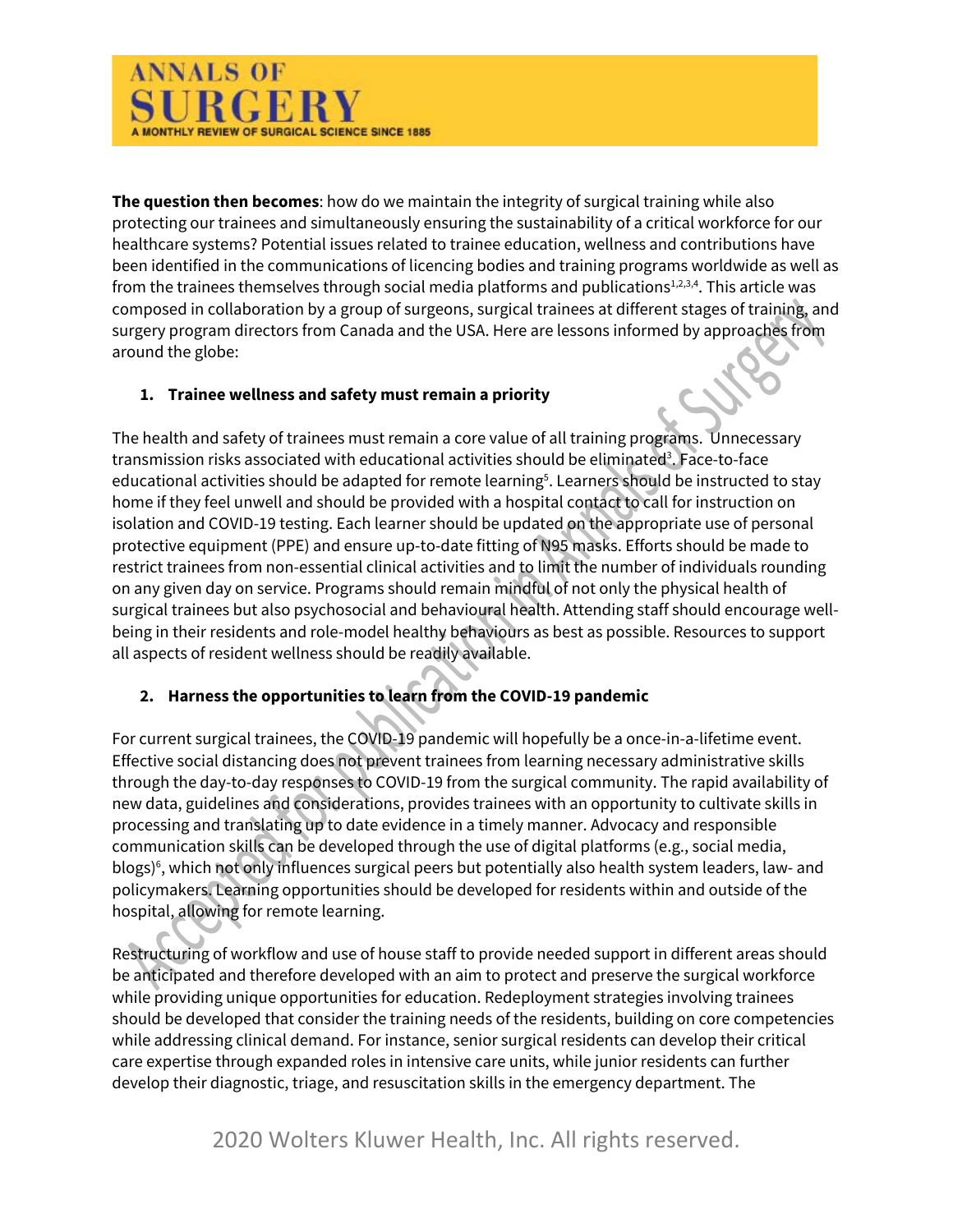

opportunity for trainees to expand their skill set in crisis response, resource allocation, and other areas of frontline or critical care work should not be missed.

Trainees learn by the example set by their surgical teachers. Through role-modelling effective leadership in response to the pandemic, attending surgeons can inspire and foster effective and appropriate skills in future surgical leaders.

## **3. Restructure surgical learning**

Despite the public health crisis, a formal educational curriculum for residents should not be abandoned<sup>5</sup>. Attending physicians who are well but not actively engaged in clinical work due to quarantine or workforce restructuring, should make themselves available to lead and participate in remote surgical training. Programs should collaborate and iterate on curricula development during the pandemic. Remote learning allows for the sharing of resources and activities between different programs and provides opportunities to develop expanded educational relationships beyond the usual confines of a single institution. Educational conferences and didactic sessions should be offered virtually. Programs should invest in virtual platforms available to all trainees. Although simulation or hands-on technical skills training may be difficult, innovative approaches to these activities should be pursued, such as task training with video feedback. Teaching and testing related to surgical knowledge, diagnostic and therapeutic approaches involving both oral and written formats can be expanded.

Programs should provide increased support for trainees' clinical development in non-technical skills, including providing opportunities and courses related to teamwork development, crisis management, leadership, and residents as educators. Professional development can also be supported in terms of research and academic productivity, career planning, or financial literacy. Residents approaching graduation can continue to prioritize completing case logs, preparing for board examinations, and career transitions (e.g., credentialing/licensing paperwork).

An important consideration for all programs is the diminished capacity for learners to take part in educational opportunities due to competing professional and personal priorities, such as ongoing clinical service on the "frontline" or coping with the very real impacts of illness, caregiver responsibilities, and financial considerations. All restructured curricula should be sensitive to the vulnerability of trainees during a crisis within a traditional surgical hierarchy.

## 4. **Adapt current educational milestones**

Surgical certification and qualifying examinations have been postponed globally. The demoralizing impact of this decision on senior trainees is evident: for many residents, the satisfaction of completing years of training and personal sacrifice has been indefinitely delayed. As the entire graduate medical education community mobilizes around the COVID-19 response, appropriate adjustments should be made, when possible, to the format and timing of examinations to allow competent trainees to graduate and join the workforce. In addition, educational requirements may require modification given the changing opportunities and demands. The American Board of Surgery<sup>7</sup> and Royal College of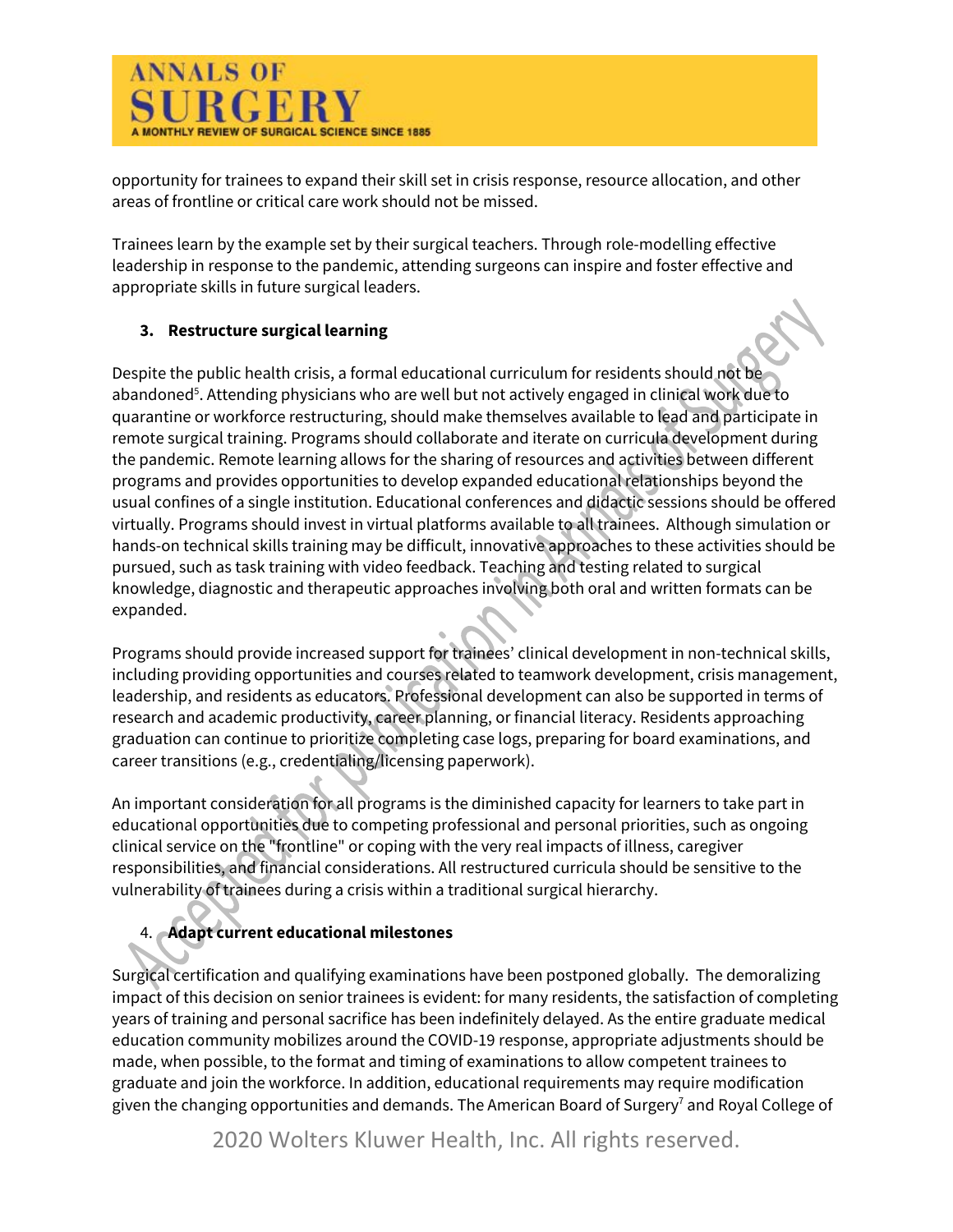

Surgeons<sup>1,4</sup> have led the way by announcing hardship exemptions for case log minimums and plans for rescheduling certification examinations this spring and summer. The ACGME has directed Program Directors and all of their Residency Review Committees to remember that:

*"ACGME visit/case minima were not designed to be a surrogate for the competence of an individual program graduate, and are not utilized in that manner by Review Committees. It is up to the program director, with consideration of the recommendation of the program's Clinical Competence Committee, to assess the competence of an individual resident/fellow as one part of the determination of whether that individual is prepared to enter the unsupervised practice of medicine."3*

Maintaining a rigorous standard for surgical competency while adapting expectations of trainees during a pandemic will require a thoughtful national approach.

### **5. Prepare for post-COVID-19**

At some stage, there will be an effort to return to "business as usual." This will involve a second phase of restructuring surgical education. Surgical systems will face backlogs of clinical and operative cases, and programs will have a considerable increase in operative experiences available to trainees. These changes may, once again, necessitate a restructuring of clinical and academic curricula to allow residents to meet essential milestones.

The return to "normal" may be graduated, and clinical systems may become operational before other community services and businesses are re-established. For instance, school closures may continue to have an impact on trainees with young children. Programs will need to remain flexible for an extended time to allow adjustment to another "new normal." Financial and physical strain will likely take their toll on trainees. Additionally, the emotional and mental stresses of the pandemic are likely to have lasting impacts on healthcare workers, including trainees. The importance of providing wellness support and resources for trainees, even after the peak of the pandemic has passed, cannot be overstated.

For many health systems in North America, it is likely that the worst impact of the pandemic is yet to come. This global pandemic has catalyzed the evolution of surgical training culture. During these times, the priority of surgical systems will be to provide the best possible care to the population while protecting and preserving the surgical workforce. However, despite the strain on our health systems, surgical education should not be abandoned. There are many opportunities for surgical trainees to expand their experiences in collaborative work, health system management, and leadership. In addition, residents will have the opportunity to contribute to the community at the front lines during one of the most pressing public health crises in history.

References: